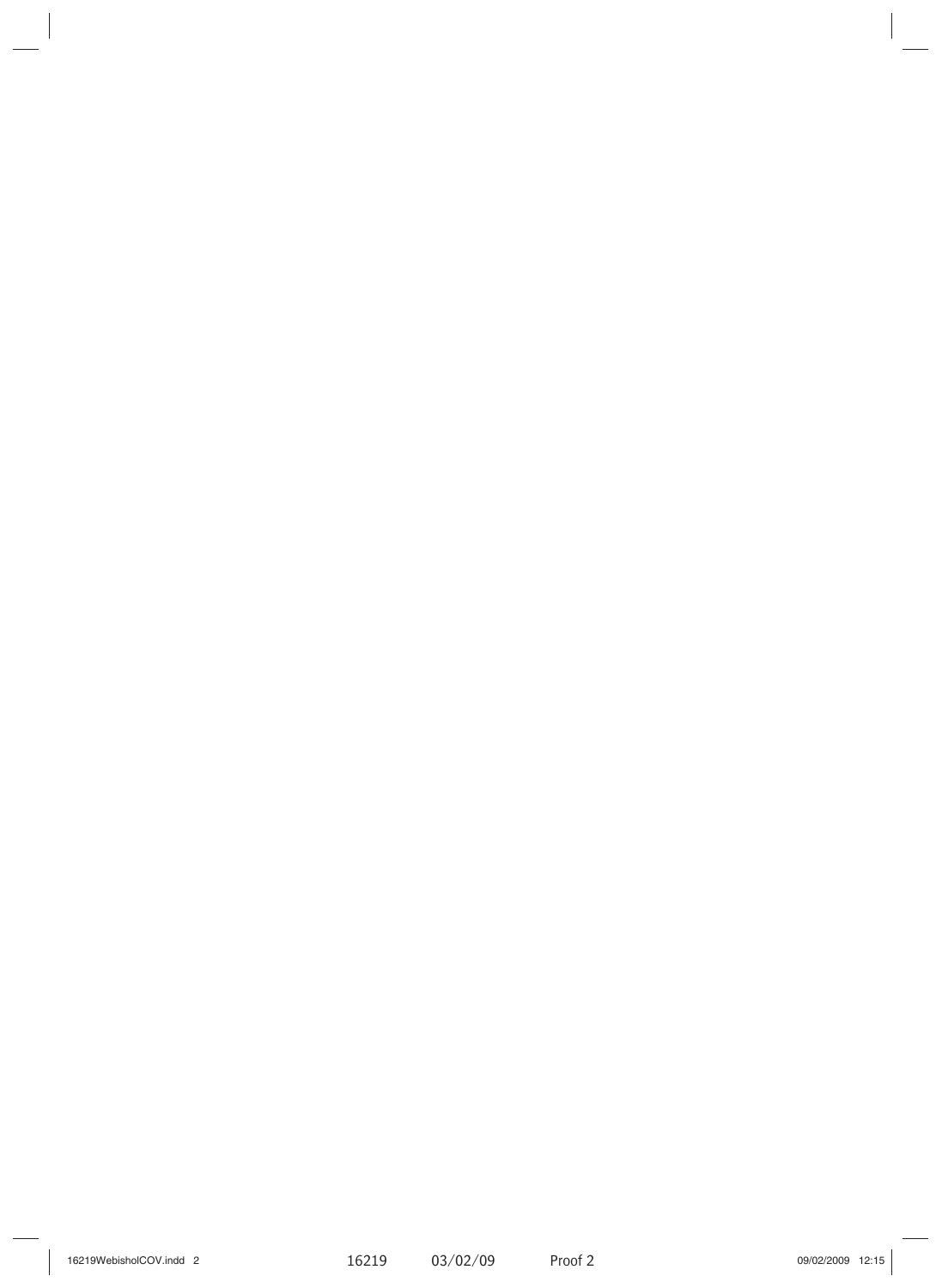## **Welcome to Webis Holdings plc**

**Webis Holdings plc** has a growing global customer base, placing bets on a wide variety of sports, through fixed odds and pari-mutuel, as well as wagering in our casinos and games suites.

## **Our subsidiaries are:**

#### **betinternet.com (IOM) Limited**

– the operator of the **betinternet.com** sportsbook portal, which provides opportunities for our customers to wager on an expanding variety of sporting events, combined with casinos, slots and fixed-odds games.

#### **European Wagering Services Limited**

– the operator of the **link2bet.com** pari-mutuel website and a provider of pari-mutuel technology services to our global client base, utilising our Isle of Man-based totalisator hub.

 Our customers place bets on all the major global sports — football, US sports, golf, tennis, formula 1, greyhound and horse racing. Our growing range of wagering opportunities reflects the diversity of sports played around the world.

## **Contents**

| <b>Chairman's Statement</b>                  | O2             |
|----------------------------------------------|----------------|
| Consolidated Income Statement                | 04             |
| Consolidated Balance Sheet                   | 0 <sub>5</sub> |
| Statement of Changes in Shareholders' Equity | 06             |
| <b>Consolidated Statement of Cash Flows</b>  | 07             |
| Notes to the Accounts                        | 08             |

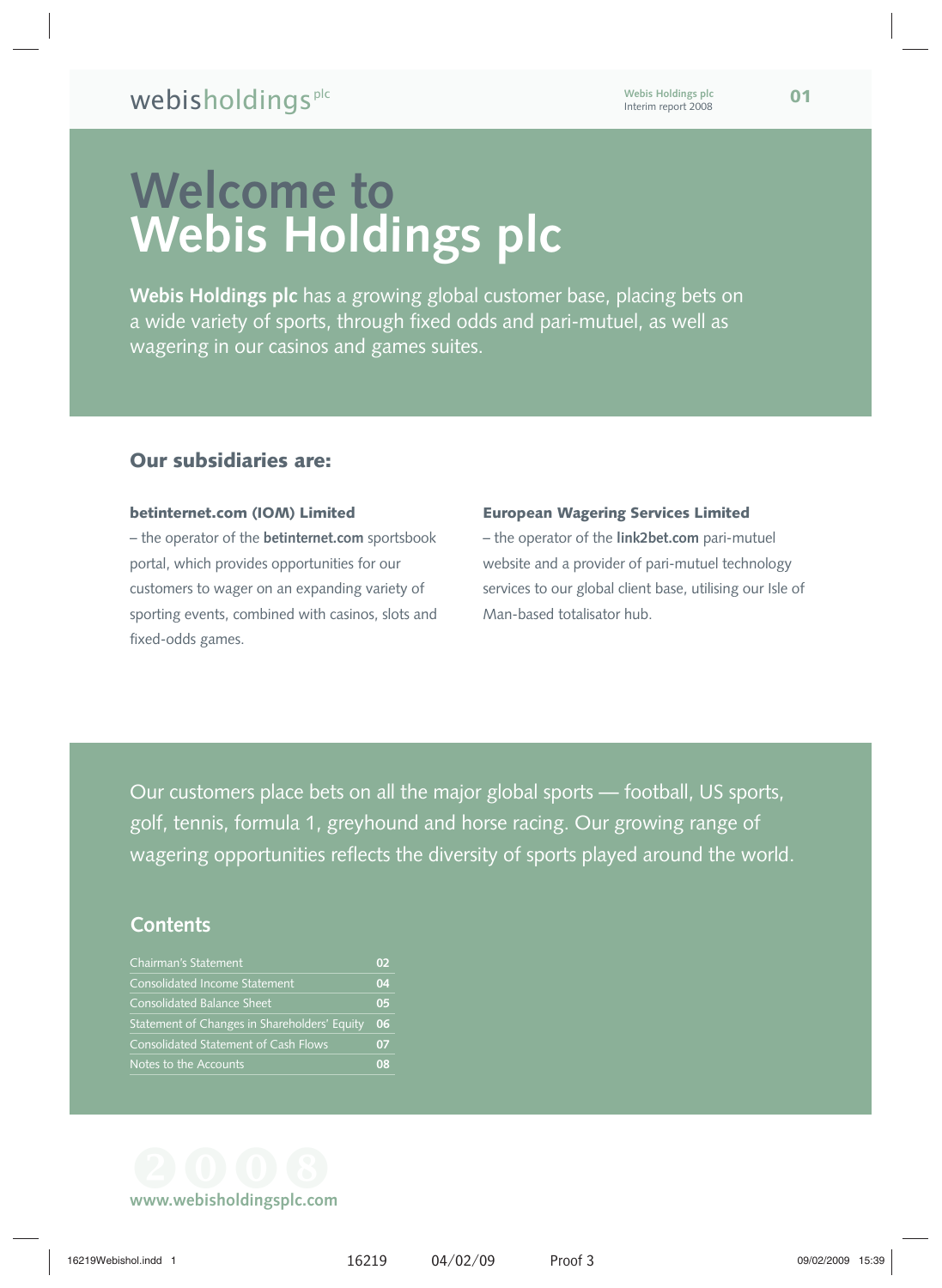## **Chairman's Statement**

#### **Introduction**

I am very pleased to report that the Company has continued its good progress and has achieved an operating profit of £256k (2007: £44k operating loss) for the six months ended 30 November 2008. The Company also recorded a post-tax profit of £252k (2007: £388k loss) and these results clearly represent a substantial turnaround in the performance of the business.

#### **betinternet.com**

This period included the finals of the European Football Championships in June 2008 when we saw an increase in turnover and profitability through our betinternet.com sportsbook portal. We also experienced more play through our two casino and fixed-odds games during the first half of the financial year, especially from the end of the European Championships through to early August, when there were fewer quality football matches to bet on.

We have continued our strategy of increasing our sportsbook marketing spend, especially within Europe, where we have concentrated on horse race sponsorship. During the period, we sponsored a number of races at Chepstow, Newmarket and Sandown Park and our brand received very good exposure on both terrestrial and satellite television channels in the UK and Ireland. The races that we sponsored included The Fred Archer Stakes, The Criterion Stakes, The Solario Stakes and the inaugural running of the London National, all of which carried the betinternet.com branding.

We have also been extremely busy on a number of other sportsbook projects during the period. We launched our first sportsbook white-label solution in early November and we have developed an affiliate scheme based on revenue-sharing. This scheme offers highly competitive rates for affiliates bringing us the most profitable types

of business and, whilst still at an early stage, take-up to date has been promising. In addition, we completed the upgrade and relocation of our sportsbook hardware environment.

#### **European Wagering Services ("EWS")**

The Company's pari-mutuel operation, EWS, achieved an 8% increase in turnover through our totalisator hub. We also launched our new link2bet.com website in September 2008 and have since seen a steady increase in customers through this channel.

In addition, I am pleased to announce that we have recently received approval that will enable us to offer content to our customers from both the Magna and Churchill Downs racetrack groups. We anticipate that the addition of this high-quality content will have a positive impact on our future turnover.

#### **Overview of results**

Group turnover and gross profit increased to £71.5m (2007: £53.0m) and £1.70m (2007: £1.27m) respectively during the period under review. betinternet.com's turnover increased by 44.5% during the period to £56.4m (2007: £39.0m). EWS's turnover grew by 7.8% to £15.1m (2007: £14.0m). Overall, the gross margin achieved was consistent with the prior year at 2.38% (2007: 2.40%).

Operating expenses rose to £1.32m (2007: £1.23m) as we increased our expenditure on sportsbook marketing and invested a further £100k in upgrading our hardware. We also incurred greater transactional costs, in line with the increase in our turnover. However, we continue to reduce costs in a number of other areas and, in particular, have started to see some significant savings in the racetrack settlement costs for EWS, following our decision to change agent in October.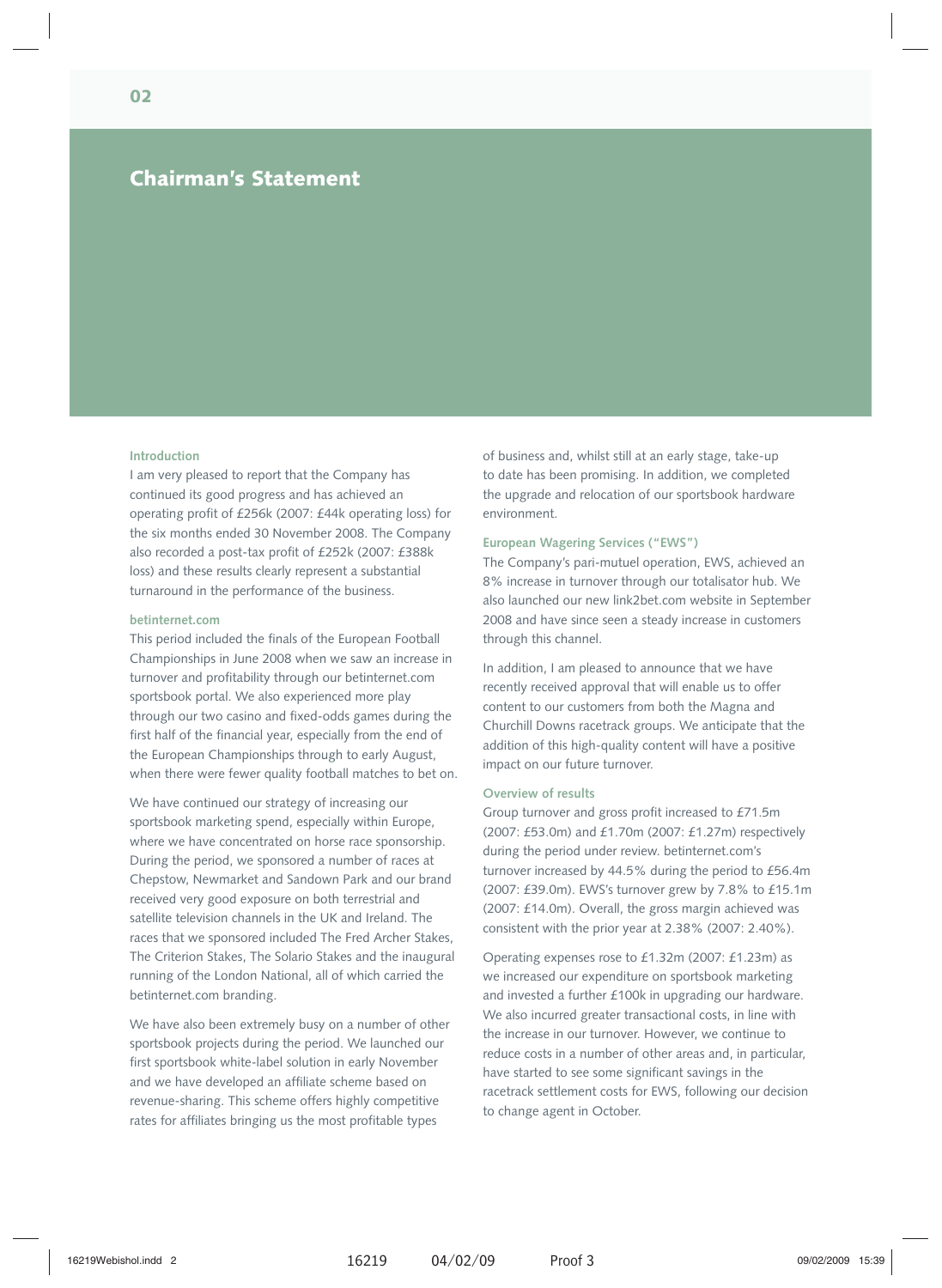## webisholdingsplc **Webis Holdings plc <sup>03</sup>**

The Group made an operating profit of £256k during the period (2007: £44k operating loss). Group pre-tax profit for the period was £252k (2007: £388k pre-tax loss, including £314k relating to the write-off of the investment in Global Coresports Limited).

#### **Convertible loan note**

On 4 February 2009, the Company entered into an agreement with its major shareholder, Burnbrae Limited ("Burnbrae"), to extend the repayment date of a £300,000 convertible loan note ("the Loan Note").

The Loan Note was originally entered into on 23 February 2007 and raised £300,000 for the Company before costs. It carried a coupon rate of LIBOR plus 4%, entitled Burnbrae to convert the aggregate amount of the Loan Note outstanding at the rate of one Ordinary Share for every 7.5 pence of such amount converted and was due to be repaid on 23 February 2009.

The terms of the Loan Note remain unchanged except that Burnbrae will now be entitled to convert the aggregate amount of the Loan Note outstanding at the rate of one Ordinary Share for every 1.526 pence of such amount converted up until the new repayment date of 23 February 2011.

Conversion of the Loan Note would result in the issue of up to 19,659,239 new Ordinary Shares, which would increase the holding of Burnbrae and its connected parties from 108,359,465 Ordinary Shares (or 52.39% of the Company's issued share capital) to up to 128,018,704 Ordinary Shares (or up to 56.52% of the Company's enlarged issued share capital).

#### **Outlook**

We continue to work on website enhancements and product development for both betinternet.com and EWS. Within the sportsbook, we are currently working on the first phase of upgrading our 'In-Running' football offering. This will enable us to expand the number of matches that we cover 'In-Running' and therefore offer additional betting opportunities to appeal to our growing European customer base.

We will continue our strategy of sponsorship at select racecourses around the UK to enhance the profile and ultimately the strength of the betinternet.com brand.

For EWS, we are planning to expedite the integration of payment processing systems and other product enhancements as we start to bring the software development for EWS in-house in early 2009. As a result of these continuing enhancements, the board anticipates that we will generate an increasing percentage of our revenues through our higher-margin Internet channel, link2bet.com, and this should offset any potential reduction in revenue as a result of the economic downturn having an impact on our customers.

We are in the process of upgrading parts of our EWS systems in preparation for the relocation of the EWS hardware environment to a purpose-built hosting facility, as we have already done with betinternet.com's hardware.

Despite the current difficult global economic conditions, the board is optimistic that the Company can build on the excellent progress made during the period under review and continue to grow both betinternet.com and EWS during the second half of the financial year.

Den ham Fee

**Denham Eke** Chairman

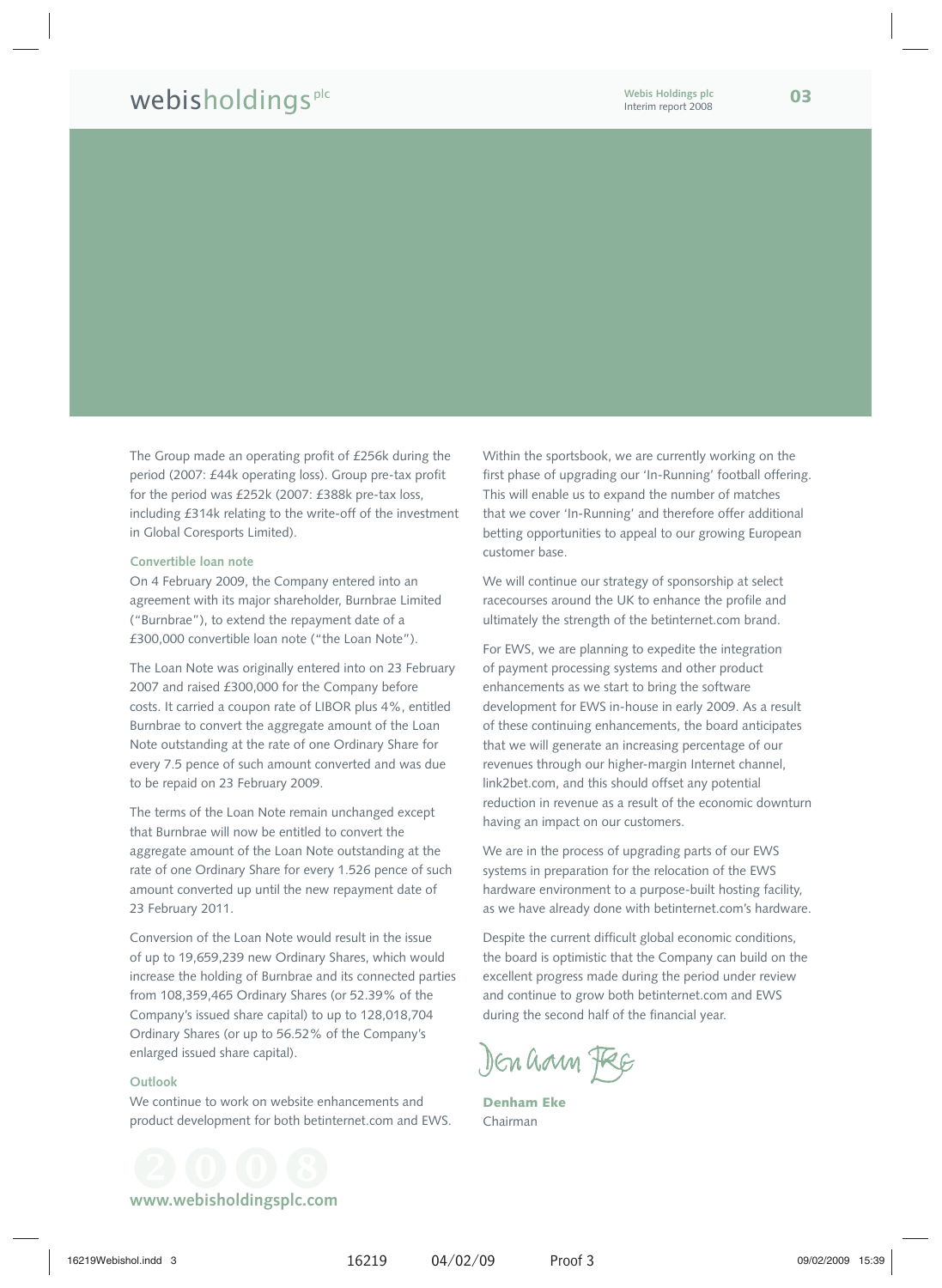## **Consolidated Income Statement**

for the period ended 30 November 2008

|                                                |                | Period to               | Period to   | Period to  |
|------------------------------------------------|----------------|-------------------------|-------------|------------|
|                                                |                | 30 November 25 November |             | 25 May     |
|                                                |                | 2008                    | 2007        | 2008       |
|                                                |                | (unaudited)             | (unaudited) | (audited)  |
|                                                | <b>Note</b>    | £000                    | £000        | £000       |
| <b>Turnover</b>                                | $\overline{2}$ | 71,470                  | 53,027      | 117,185    |
| Cost of sales                                  |                | (69, 755)               | (51, 743)   | (114, 402) |
| Betting duty paid                              |                | (14)                    | (12)        | (25)       |
| Gross profit                                   |                | 1,701                   | 1,272       | 2,758      |
| Administration expenses                        |                | (1, 320)                | (1,229)     | (2, 543)   |
| Earnings before interest, tax and depreciation |                | 381                     | 43          | 215        |
| Depreciation                                   |                | (114)                   | (77)        | (161)      |
| Share-based costs                              | 3              | (11)                    | (10)        | (20)       |
| Total operating profit/(loss)                  |                | 256                     | (44)        | 34         |
| Investment written off                         | $\overline{4}$ |                         | (314)       | (321)      |
| Net finance cost                               | 5              | (4)                     | (30)        | (60)       |
| Tax                                            | 6              |                         |             |            |
| Profit/(loss) for the period                   |                | 252                     | (388)       | (347)      |
| Basic profit/(loss) per share (pence)          | 7              | 0.12                    | (0.20)      | (0.17)     |
| Diluted profit/(loss) per share (pence)        | 7              | 0.12                    | (0.20)      | (0.17)     |

The notes on pages 8 to 15 are an integral part of these consolidated interim financial statements.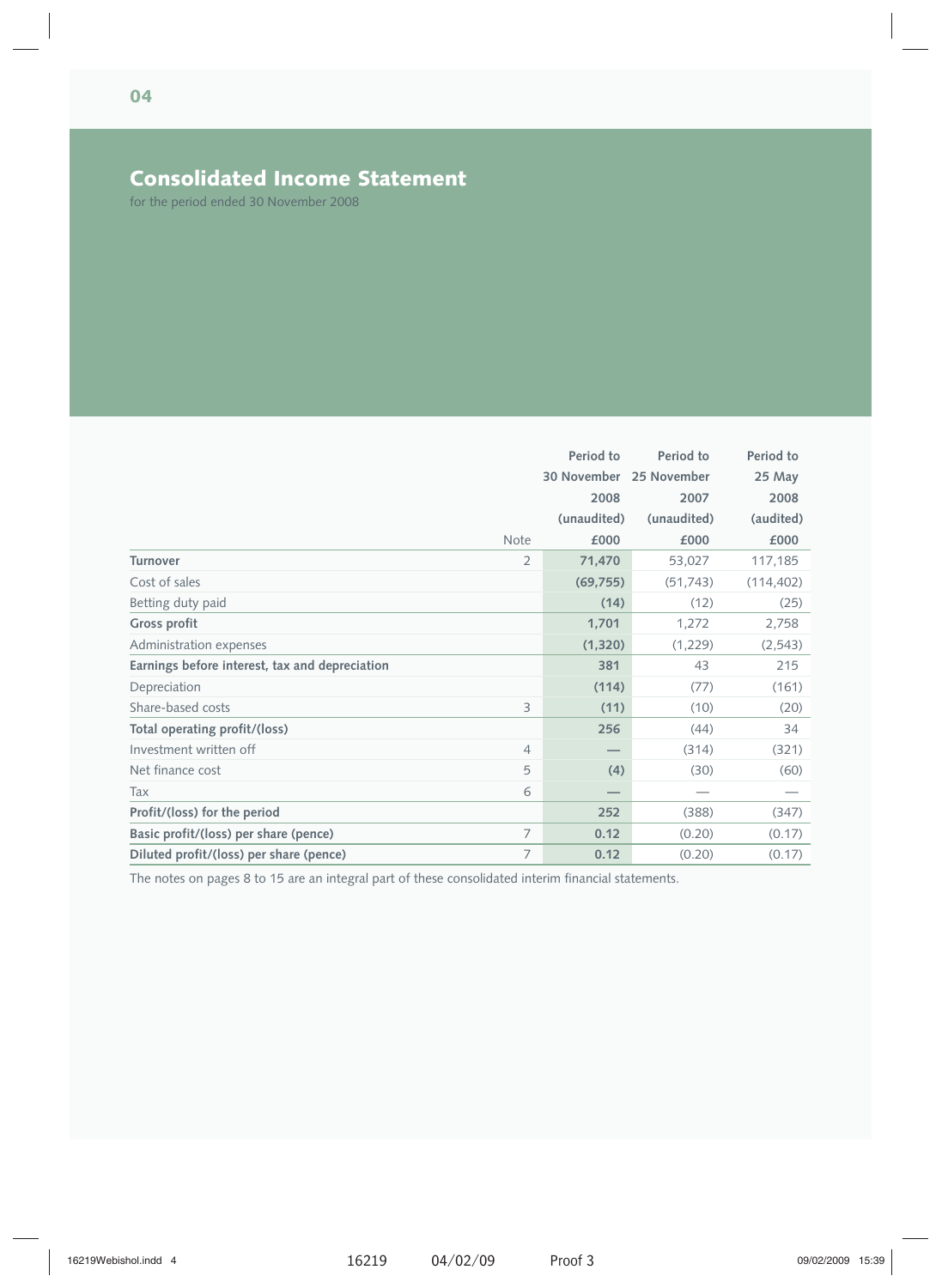## **Consolidated Balance Sheet**

as at 30 November 2008

|                                                      | Period to               | Period to   | Period to |
|------------------------------------------------------|-------------------------|-------------|-----------|
|                                                      | 30 November 25 November |             | 25 May    |
|                                                      | 2008                    | 2007        | 2008      |
|                                                      | (unaudited)             | (unaudited) | (audited) |
| Note                                                 | £000                    | £000        | £000      |
| Non-current assets                                   |                         |             |           |
| Intangible assets - Goodwill                         | 43                      | 43          | 43        |
| Intangible assets - Software and Website development | 302                     | 190         | 231       |
| Property, plant and equipment                        | 104                     | 91          | 119       |
|                                                      | 449                     | 324         | 393       |
| <b>Current assets</b>                                |                         |             |           |
| Receivables and prepayments                          | 842                     | 935         | 647       |
| Cash and cash equivalents                            | 1,164                   | 765         | 1,018     |
|                                                      | 2,006                   | 1,700       | 1,665     |
| <b>Total assets</b>                                  | 2,455                   | 2,024       | 2,058     |
| <b>Current liabilities</b>                           |                         |             |           |
| <b>Bank overdraft</b>                                | (345)                   | (506)       | (59)      |
| Trade and other payables                             | (1,340)                 | (1, 487)    | (1, 492)  |
| Convertible loan notes<br>8                          | (300)                   |             | (300)     |
|                                                      | (1,985)                 | (1,993)     | (1,851)   |
| Non-current liabilities                              |                         |             |           |
| Convertible loan notes<br>8                          |                         | (300)       |           |
| <b>Total liabilities</b>                             | (1,985)                 | (2, 293)    | (1,851)   |
| Net assets/(liabilities)                             | 470                     | (269)       | 207       |
| Shareholders' equity                                 |                         |             |           |
| Called up share capital                              | 2,068                   | 1,970       | 2,068     |
| Share premium                                        | 9,927                   | 9,600       | 9,927     |
| Share option reserve                                 | 60                      | 39          | 49        |
| Profit and loss account                              | (11, 585)               | (11, 878)   | (11, 837) |
| Total shareholders' equity                           | 470                     | (269)       | 207       |

The notes on pages 8 to 15 are an integral part of these consolidated interim financial statements.

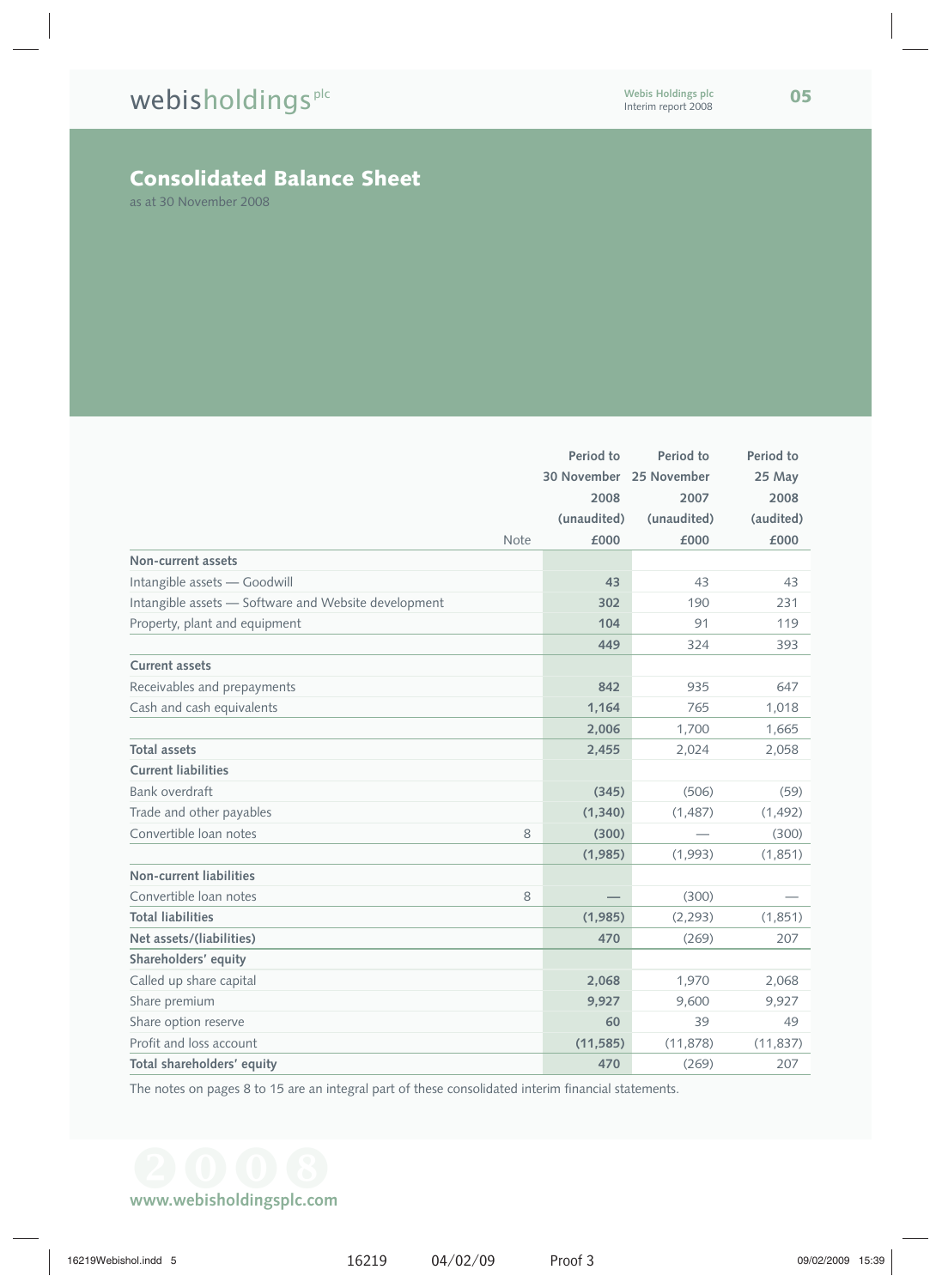## **Statement of Changes in Shareholders' Equity**

for the period ended 30 November 2008

|                                            | Ordinary | Share   |              |           |        |
|--------------------------------------------|----------|---------|--------------|-----------|--------|
|                                            | share    | option  | <b>Share</b> | Retained  | Total  |
|                                            | capital  | reserve | premium      | earnings  | equity |
|                                            | £000     | £000    | £000         | £000      | £000   |
| Balance as at 27 May 2007 (audited)        | 1,970    | 29      | 9,600        | (11, 490) | 109    |
| Issue of ordinary shares                   |          |         |              |           |        |
| Share-based payments - share options       |          | 10      |              |           | 10     |
| Profit for the period                      |          |         |              | (388)     | (388)  |
| Balance as at 25 November 2007 (unaudited) | 1,970    | 39      | 9,600        | (11, 878) | (269)  |
| Issue of ordinary shares                   | 98       |         | 327          |           | 425    |
| Share-based payments - share options       |          | 10      |              |           | 10     |
| Loss for the period                        |          |         |              | 41        | 41     |
| Balance as at 25 May 2008 (audited)        | 2,068    | 49      | 9,927        | (11, 837) | 207    |
| Issue of ordinary shares                   |          |         |              |           |        |
| Share-based payments - share options       |          | 11      |              |           | 11     |
| Profit for the period                      |          |         |              | 252       | 252    |
| Balance as at 30 November 2008 (unaudited) | 2,068    | 60      | 9,927        | (11, 585) | 470    |

The notes on pages 8 to 15 are an integral part of these consolidated interim financial statements.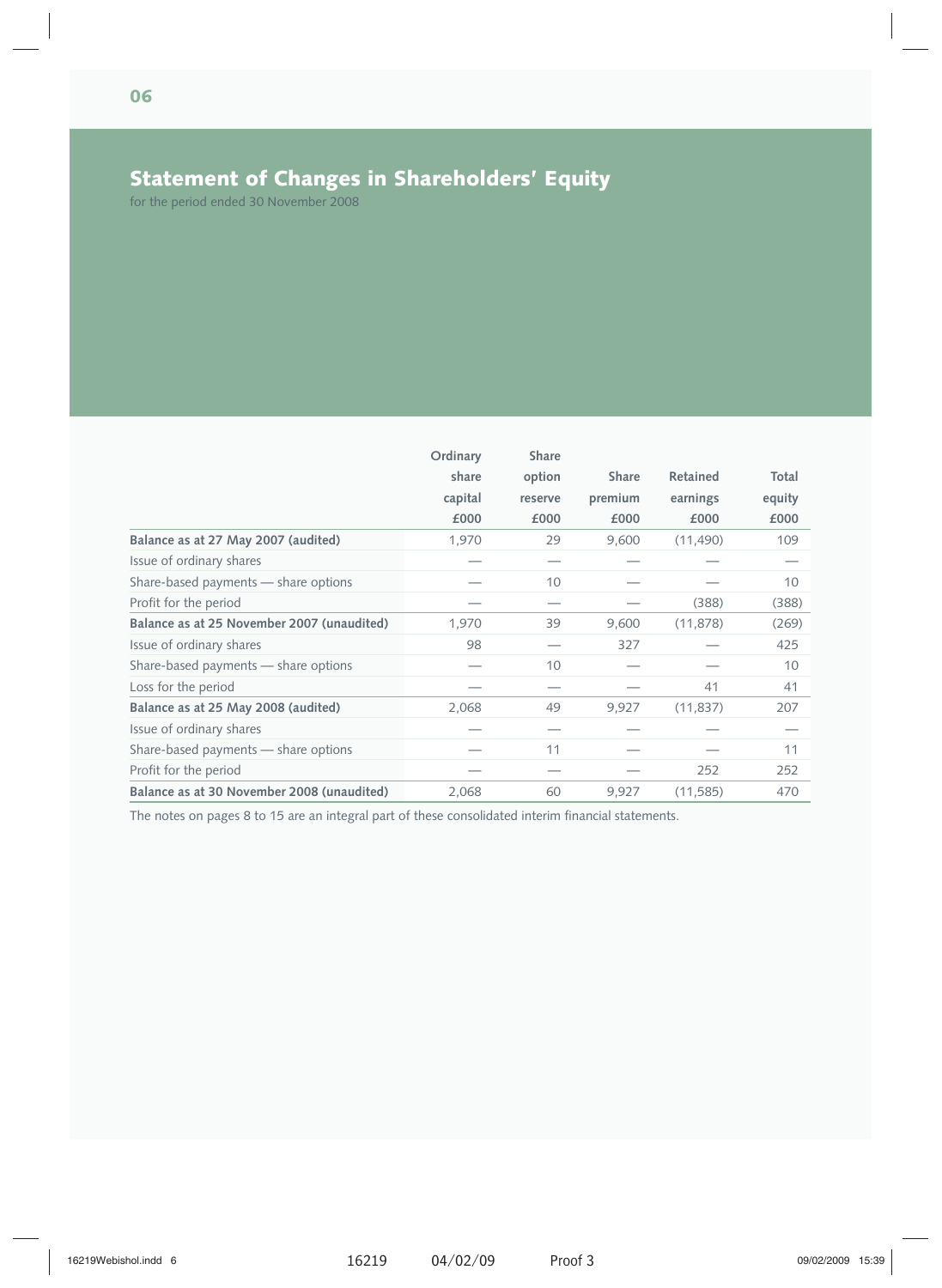## **Consolidated Statement of Cash Flows**

for the period ended 30 November 2008

|                                                      | Period to      | Period to                | Period to |
|------------------------------------------------------|----------------|--------------------------|-----------|
|                                                      |                | 30 November 25 November  | 25 May    |
|                                                      | 2008           | 2007                     | 2008      |
|                                                      | (unaudited)    | (unaudited)              | (audited) |
|                                                      | £000           | £000                     | £000      |
| Net cash inflow from operating activities            | 34             | 133                      | 598       |
| Cash flows from investing activities                 |                |                          |           |
| Interest received                                    | $\overline{7}$ | $\overline{4}$           | 5         |
| Acquisition of investment                            |                |                          | (8)       |
| Purchase of intangible assets                        | (146)          | (73)                     | (163)     |
| Purchase of property and equipment                   | (24)           | (2)                      | (64)      |
| Net cash outflow from investing activities           | (163)          | (71)                     | (230)     |
| Cash flows from financing activities                 |                |                          |           |
| Issue of equity shares                               |                | $\overline{\phantom{0}}$ | 425       |
| Interest paid                                        | (11)           | (34)                     | (65)      |
| Net cash (outflow)/inflow from financing activities  | (11)           | (34)                     | 360       |
| Net (decrease)/increase in cash and cash equivalents | (140)          | 28                       | 728       |
| Cash and cash equivalents at beginning of period     | 959            | 231                      | 231       |
| Net cash and cash equivalents at end of period       | 819            | 259                      | 959       |
| Cash and cash equivalents comprise                   |                |                          |           |
| Cash and deposits                                    | 1.164          | 765                      | 1,018     |
| Bank overdraft                                       | (345)          | (506)                    | (59)      |
|                                                      | 819            | 259                      | 959       |
| Cash generated from operations                       |                |                          |           |
| Profit/(loss) from operation                         | 256            | (44)                     | 34        |
| Adjusted for:                                        |                |                          |           |
| Depreciation                                         | 114            | 77                       | 161       |
| Share-based payment charge                           | 11             | 10                       | 20        |
| (Increase)/decrease in debtors                       | (195)          | (123)                    | 165       |
| (Decrease)/increase in creditors                     | (152)          | 213                      | 218       |
|                                                      | 34             | 133                      | 598       |

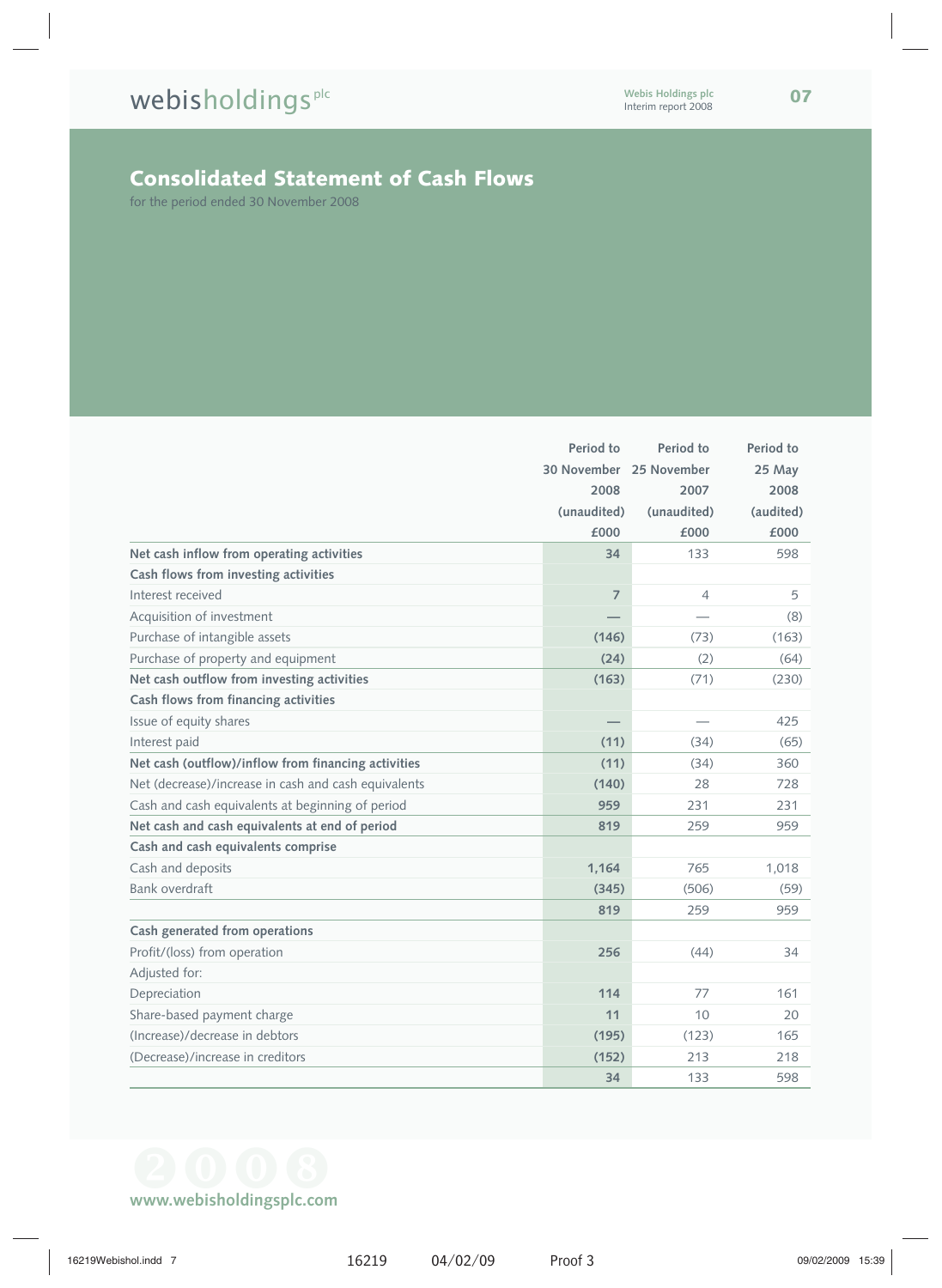### **Notes to the Accounts**

for the period ended 30 November 2008

#### **1 Accounting policies**

Webis Holdings plc (formerly betinternet.com plc) is a company domiciled in the Isle of Man. The address of the Company's registered office is Viking House, Nelson Street, Douglas, Isle of Man, IM1 2AH.

The Group's consolidated financial statements consolidate those of the Company and its subsidiaries (together referred to as "the Group").

#### **Statement of compliance**

The consolidated interim financial statements have been prepared in accordance with IAS 34 "Interim Financial Reporting". They do not include all the information required for full annual financial statements and should be read in conjunction with the consolidated financial statements of the Group as at and for the period ended 25 May 2008.

#### **Basis of preparation**

The preparation of interim financial statements in conformity with IAS 34 "Interim Financial Reporting" requires management to make judgements, estimates and assumptions that effect the application of policies and reported amounts of assets and liabilities, income and expenses. The estimates and associated assumptions are based on historical experience, current and expected economic conditions, and various other factors that are believed to be reasonable under the circumstances, the results of which form the basis of making judgements about carrying value of assets and liabilities that are not readily apparent from other sources. Actual results may differ from these estimates.

#### **Going concern**

The directors have prepared projected cash flow information for the next 12 months and are satisfied that the Group has adequate resources to meets its obligations as they fall due. The directors consider that it is appropriate that these interim financial statements are prepared on the going concern basis.

#### **Basis of consolidation**

- (i) The consolidated financial statements incorporate the results of Webis Holdings plc and its subsidiaries. Subsidiaries are consolidated from the date of acquisition, being the date on which the Group obtains control, and continue until the date that such control ceases.
- (ii) Intragroup balances and income and expenses arising from intragroup transactions, are eliminated in preparing the condensed consolidated interim financial statements.

#### **Foreign currency**

The Group's financial statements are presented in Pounds Sterling, which is the Company's functional and presentational currency. All subsidiaries of the Group have Pounds Sterling as their functional currency.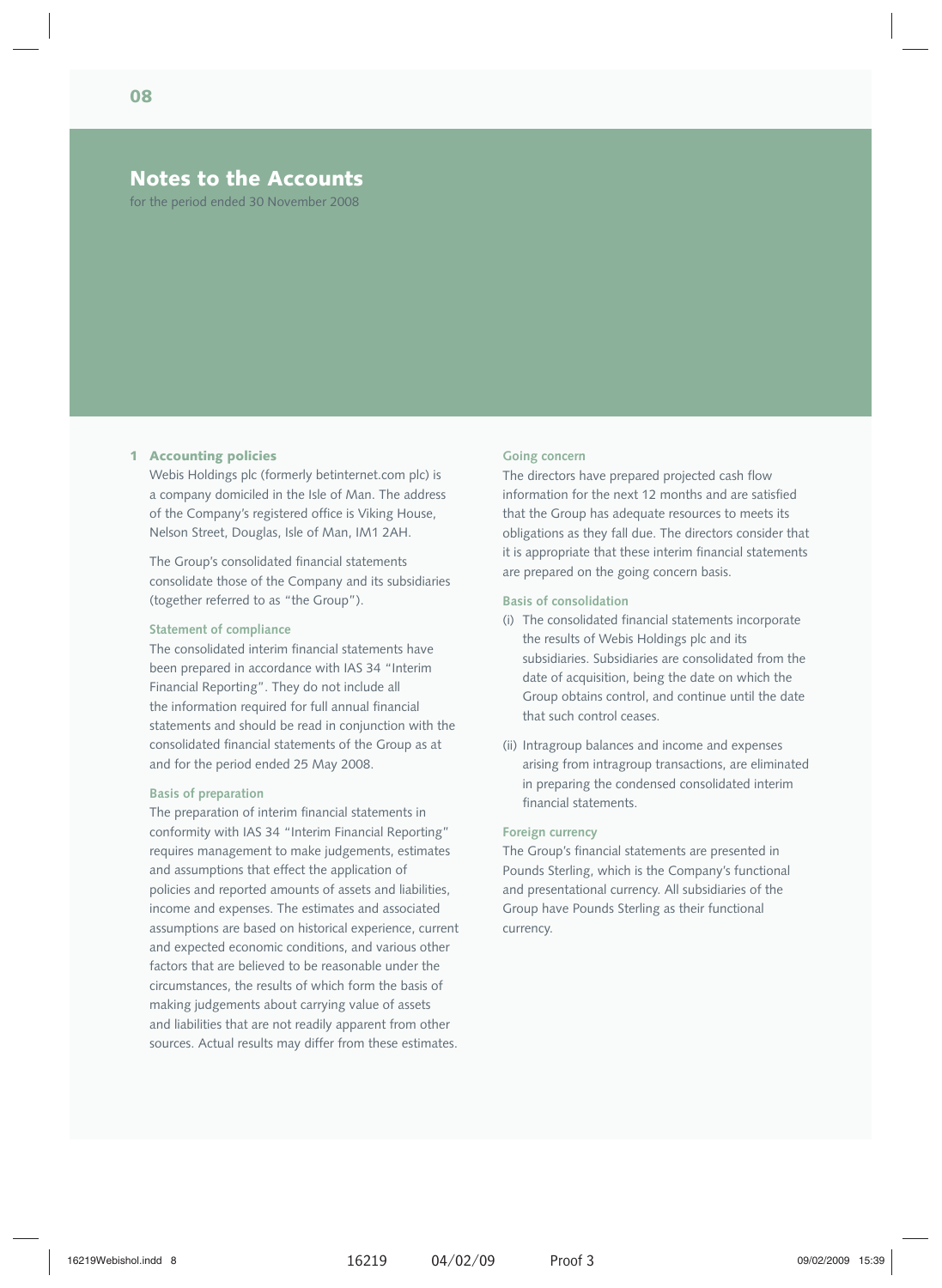for the period ended 30 November 2008

#### **1 Accounting policies** continued

Foreign currency transactions are translated into the functional currency using the approximate exchange rate prevailing at the dates of transactions. Foreign exchange gains and losses resulting from the settlement of foreign currency transactions and from the translation at the period end exchange rate of monetary assets and liabilities denominated in foreign currencies are recognised in the income statement.

#### **Revenue recognition and turnover**

Turnover represents the amounts staked in respect of bets placed by customers on events which occurred during the period. Cost of sales represents payouts to customers, together with commissions and royalties payable to agents and suppliers of software. Open betting positions are carried at open market value.

#### **Segmental reporting**

Segmental reporting is based on a three segment format, of which the primary format is the business areas in accordance with the Group's internal reporting structure and the secondary format is for geographical.

#### **Financing costs**

Interest payable on borrowings is calculated using the effective interest method.

#### **Deferred income tax**

Deferred taxation is provided in full, using the liability method, on timing differences arising between the tax bases of assets and liabilities and their carrying amounts in the consolidated financial statements. Deferred income tax is determined using tax rates

(and laws) that have been enacted or substantially enacted by the balance sheet date and are expected to apply when the related deferred tax is realised. Deferred tax assets are recognised to the extent that it is probable that future taxable profit will be available against which the temporary differences can be utilised.

#### **Intangible assets — Goodwill**

Goodwill represents the excess of fair value consideration over the fair value of the identifiable assets and liabilities acquired, arising on the acquisition of subsidiaries. Goodwill is included in non-current assets. Goodwill is reviewed annually for impairment and is carried at costs less accumulated impairment losses. Goodwill arising on acquisitions before the transition date of 29 May 2006 has been retained at the previous UK GAAP value and is no longer amortised but is tested annually for impairment.

#### **Intangible assets — Other**

Other intangible assets comprise website design & development costs and software licences and are stated at acquisition cost less accumulated amortisation. Carrying amounts are reviewed at each balance sheet date for impairment.

Costs that are directly attributable to the development of websites are recognised as intangible assets provided that the intangible asset will generate probable economic benefits and income streams through external use in line with SIC 32 "Intangible assets — website costs". Content development and operating costs are expensed as incurred.

 **www.webisholdingsplc.com**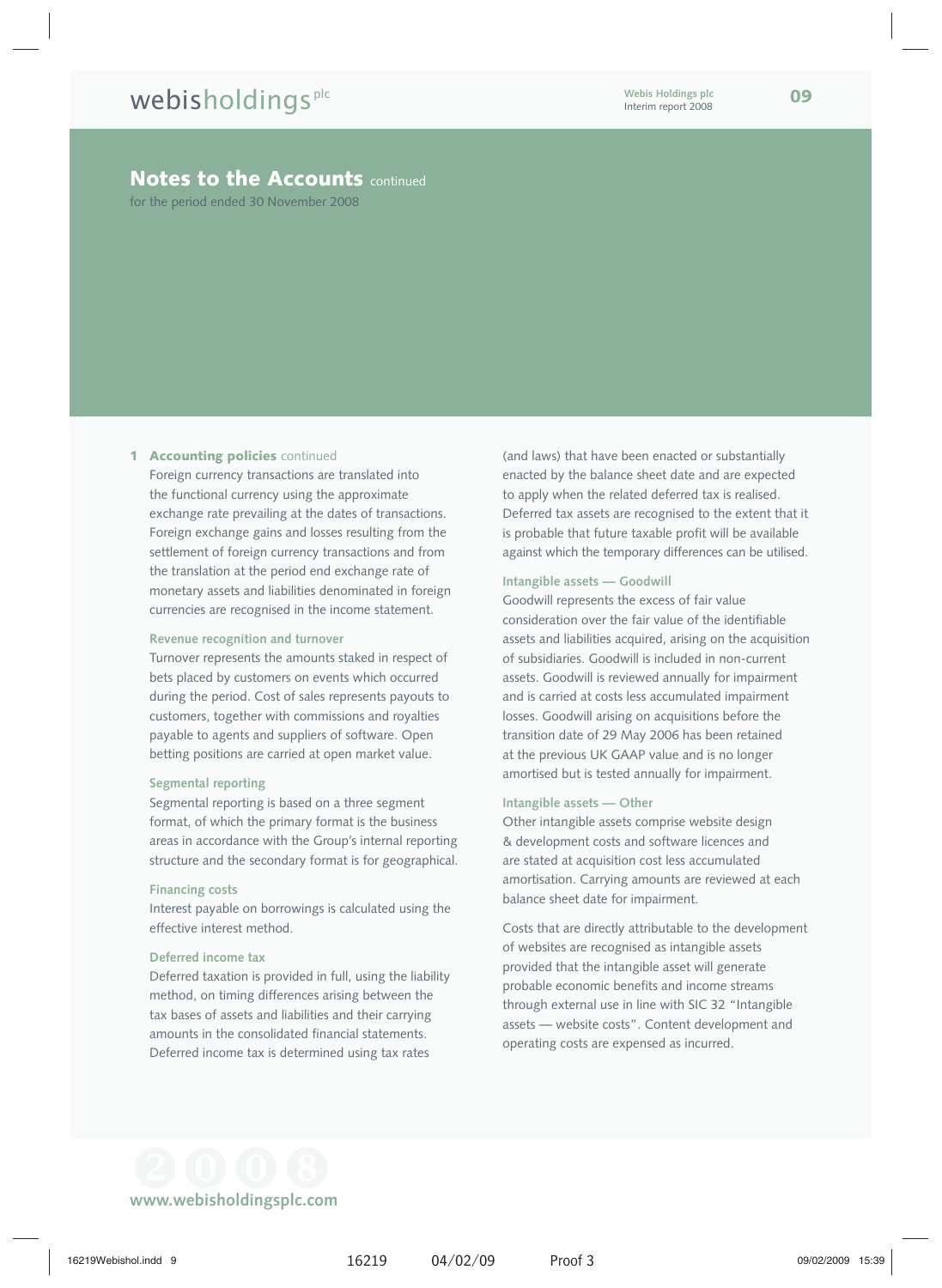for the period ended 30 November 2008

#### **1 Accounting policies** continued

Careful judgement by the directors is applied when deciding whether recognition requirements for development costs have been met and whether the assets will generate probable future economic benefit. Amortisation is calculated using the straight-line method, at annual rates estimated to write off the assets over their expected useful lives as follows:

| Website design & development | 33.33% |
|------------------------------|--------|
| Software licences            | 33.33% |

#### **Property, plant and equipment**

Items of property, plant and equipment are stated at historical cost less accumulated depreciation (see below) and impairment losses. Historical cost includes expenditure that is directly attributable to the acquisition of the items.

The assets' residual values and useful lives are reviewed, and adjusted if appropriate, at the balance sheet date. An asset's carrying amount is written down immediately to its recoverable amount if the asset's carrying amount is greater than its estimated recoverable amount. Assets are depreciated over their expected useful lives as follows:

| Equipment           | 33.33% |
|---------------------|--------|
| Fixtures & fittings | 33.33% |

#### **Impairment of assets**

Goodwill arising on acquisitions and other assets that have an indefinite useful life and are not subject to amortisation are reviewed at least annually for impairment.

Other intangible assets, property, plant and equipment are reviewed for impairment whenever there is an indication that the carrying amount of the asset may not be recoverable. If the recoverable amount of an asset is less than its carrying amount, an impairment loss is recognised. Recoverable amount is the higher of fair value less costs to sell and value in use.

If at the Balance Sheet date there is any indication that an impairment loss is recognised in prior periods for an asset other than goodwill that no longer exists, the recoverable amount is reassessed and the asset is reflected at the recoverable amount.

#### **Share-based payments**

For all the employee share options granted after 7 November 2002 and vesting on or after 29 May 2006, an expense is recognised in the income statement with a corresponding credit to equity. The equity share-based payment is measured at fair value at the date of the grant. Fair value is determined by reference to option pricing models, principally the Black–Scholes model.

If vesting periods or other vesting conditions apply, the expense is allocated over the vesting period, based on the best available estimate of the number of share options expected to vest.

#### **Leasing**

Payments made under operating leases are charged to the income statement on a straight-line basis over the period of the lease.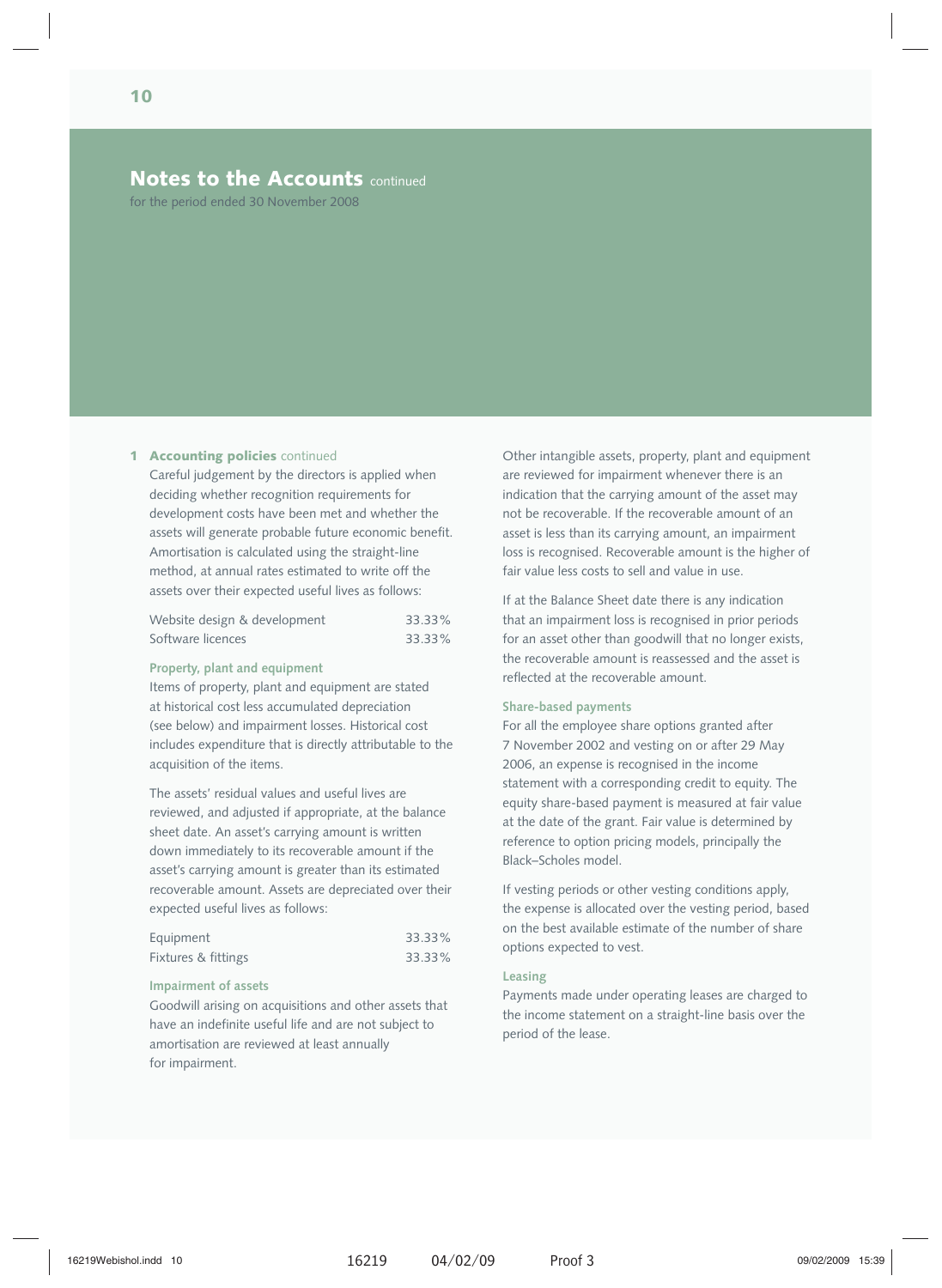for the period ended 30 November 2008

## **1 Accounting policies** continued

#### **Financial instruments**

Financial assets and financial liabilities are recognised on the Group's balance sheet when the Group becomes party to the contractual terms of the instrument:

#### *Trade and other receivables*

Trade and other receivables do not carry any interest and are stated at their nominal amounts as reduced to equal the estimated present value of the future cash flows.

#### *Cash and cash equivalents*

Cash and cash equivalents are defined as cash in bank and in hand as well as bank deposits and money held for processors. Cash and cash equivalents are held for the purpose of meeting short-term cash commitments rather than for investment or other purposes.

#### *Bank borrowings*

Interest bearing bank borrowings and overdrafts are recorded at the proceeds received net of direct issue costs. Finance charges, including premiums payable on settlement or redemption and direct issue costs, are charged on an accrual basis using the effective interest method and are added to the carrying amount of the instrument to the extent they are not settled in the period in which they arise.

#### *Trade and other payables*

Trade payables are non-interest bearing and are stated at nominal value.

#### *Convertible loans*

Convertible loan notes are interest bearing and are stated at fair value.

#### *Equity instruments*

Equity instruments issued by the Group are recorded at proceeds received, net of direct costs.

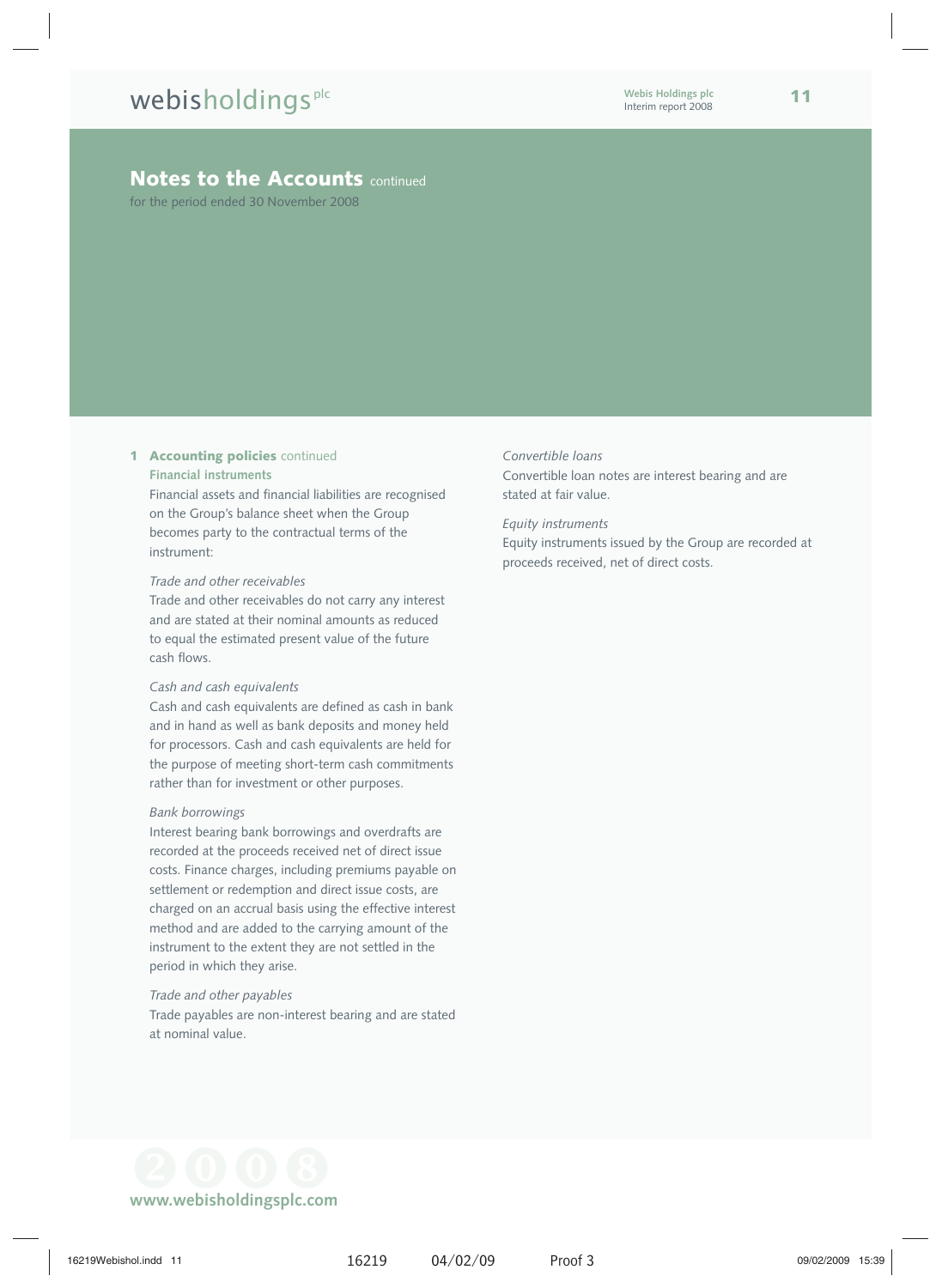for the period ended 30 November 2008

## **2 Segmental analysis**

|                          |                      | Period to   | Period to   | Period to |
|--------------------------|----------------------|-------------|-------------|-----------|
|                          |                      | 30 November | 25 November | 25 May    |
|                          |                      | 2008        | 2007        | 2008      |
|                          |                      | (unaudited) | (unaudited) | (audited) |
|                          |                      | £000        | £000        | £000      |
| <b>Turnover</b>          |                      |             |             |           |
| Sportsbook               | Far East             | 42,231      | 29,965      | 66,714    |
|                          | UK & Ireland         | 3,995       | 3,568       | 9,253     |
|                          | Europe               | 7,238       | 4,209       | 8,319     |
|                          | Rest of the World    | 2,920       | 1,285       | 2,476     |
| Pari-mutuel              | <b>United States</b> | 15,086      | 14,000      | 30,423    |
|                          |                      | 71,470      | 53,027      | 117,185   |
| Profit/(loss) before tax |                      |             |             |           |
| Sportsbook               |                      | 131         | (264)       | (416)     |
| Pari-mutuel              |                      | 146         | 190         | 393       |
| Group                    |                      | (25)        | (314)       | (324)     |
|                          |                      | 252         | (388)       | (347)     |
| Net assets/(liabilities) |                      |             |             |           |
| Sportsbook               |                      | 193         | (264)       | 62        |
| Pari-mutuel              |                      | 730         | 381         | 584       |
| Group                    |                      | (453)       | (386)       | (439)     |
|                          |                      | 470         | (269)       | 207       |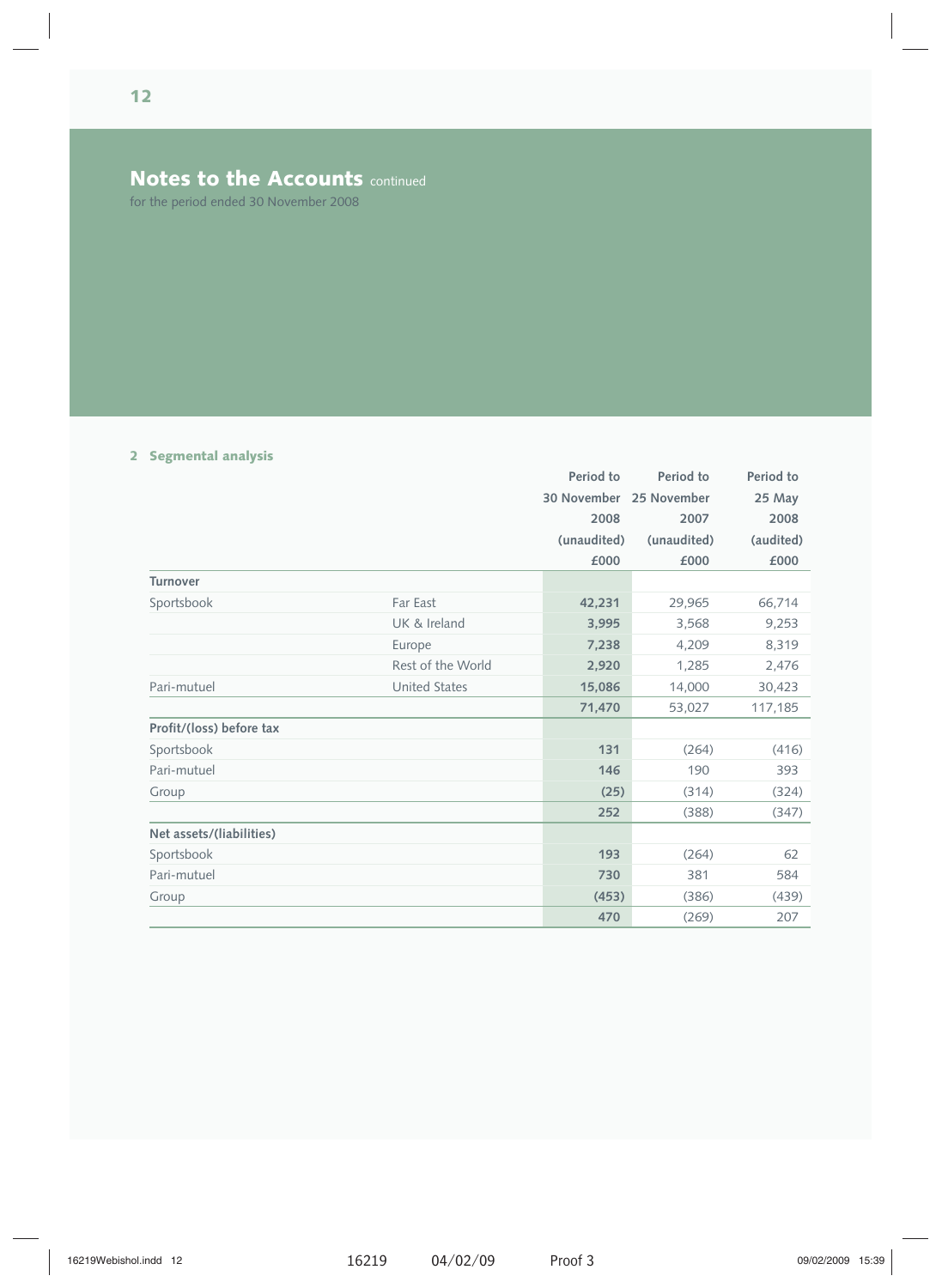for the period ended 30 November 2008

#### **3 Share-based costs**

|               | Period to               | Period to   | Period to |
|---------------|-------------------------|-------------|-----------|
|               | 30 November 25 November |             | 25 May    |
|               | 2008                    | 2007        | 2008      |
|               | (unaudited)             | (unaudited) | (audited) |
|               | £000                    | £000        | £000      |
| Share options | 11                      | 10          | 20        |
|               | 11                      | 10          | 20        |

#### **4 Investment written off**

In November 2007 the Group wrote off its investment in Global Coresports Limited, an Isle of Man-based gaming software developer. In the absence of further funding, the company was unable to continue trading.

#### **5 Net finance costs**

|                          | Period to   | Period to               | Period to |
|--------------------------|-------------|-------------------------|-----------|
|                          |             | 30 November 25 November | 25 May    |
|                          | 2008        | 2007                    | 2008      |
|                          | (unaudited) | (unaudited)             | (audited) |
|                          | £000        | £000                    | £000      |
| Bank interest receivable | 7           | 3                       | 5         |
|                          | 7           | 3                       | 5         |
| Bank interest payable    | (3)         | (9)                     | (24)      |
| Loan interest payable    | (8)         | (24)                    | (41)      |
|                          | (11)        | (33)                    | (65)      |
| Net finance costs        | (4)         | (30)                    | (60)      |

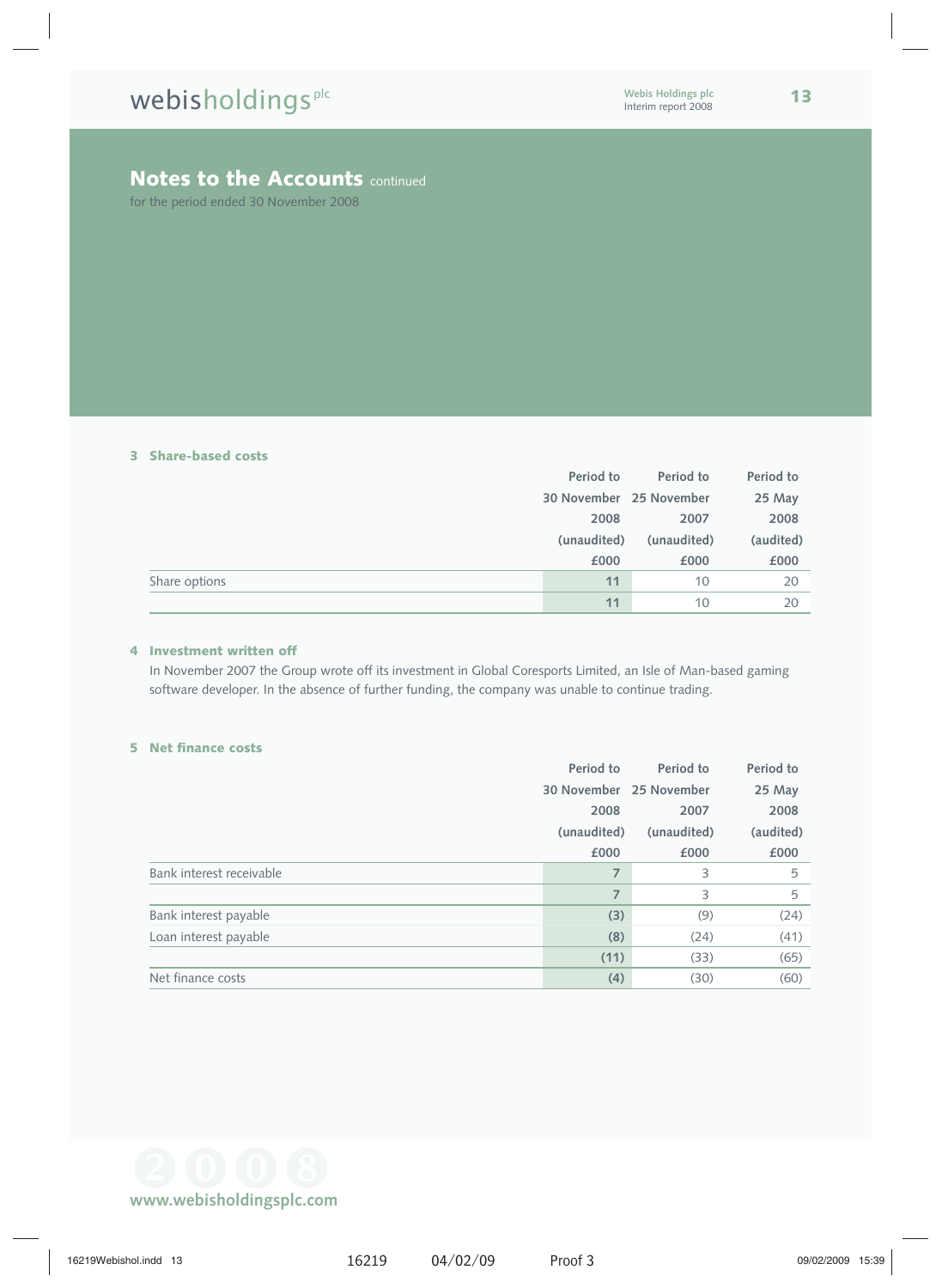for the period ended 30 November 2008

#### **6 Tax on profit/(loss) on ordinary activities**

No provision for taxation is required for either the current or previous period, due to the zero per cent corporate tax regime in the Isle of Man.

Unprovided deferred tax was £Nil (2007: £Nil).

#### **7 Earnings per ordinary share**

The calculation of the basic earnings per share is based on the earnings attributable to ordinary shareholders divided by the weighted average number of shares in issue during the period.

The calculation of the diluted earnings per share is based on the basic earnings per share, adjusted to allow for the issue of shares, on the assumed conversion of all dilutive options.

An adjustment for the dilutive effect of share options and convertible debt in the period has not been reflected in the calculation of the diluted loss per share, as the effect would have been anti-dilutive.

|                              | Period to               | Period to   | Period to |
|------------------------------|-------------------------|-------------|-----------|
|                              | 30 November 25 November |             | 25 May    |
|                              | 2008                    | 2007        | 2008      |
|                              | (unaudited)             | (unaudited) | (audited) |
|                              | £000                    | £000        | £000      |
| Profit/(loss) for the period | 252                     | (388)       | (347)     |

|                                                     | No.         | No.                     | No.    |
|-----------------------------------------------------|-------------|-------------------------|--------|
| Weighted average number of ordinary shares in issue | 206.826.667 | 196,977,779 200,674,485 |        |
| Diluted number of ordinary shares                   | 206.826.667 | 196.977,779 200,674,485 |        |
| Basic earnings/(loss) per share                     | 0.12        | (0.20)                  | (0.17) |
| Diluted earnings/(loss) per share                   | 0.12        | (0.20)                  | (0.17) |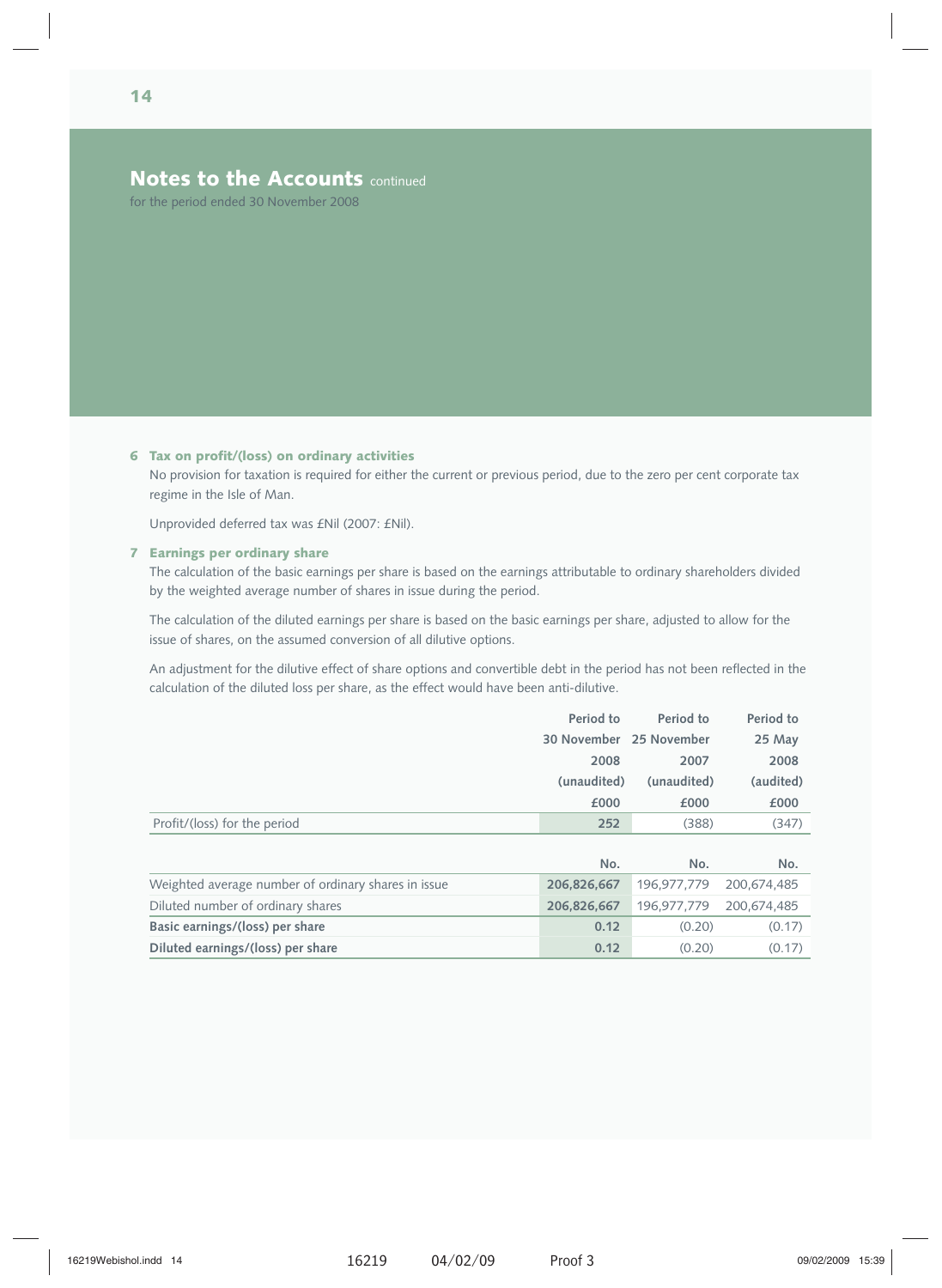for the period ended 30 November 2008

#### **8 Convertible loan note**

|                       | Period to               | Period to   | Period to |
|-----------------------|-------------------------|-------------|-----------|
|                       | 30 November 25 November |             | 25 May    |
|                       | 2008                    | 2007        | 2008      |
|                       | (unaudited)             | (unaudited) | (audited) |
|                       | £000                    | £000        | £000      |
| Convertible loan note | 300                     | 300         | 300       |

The Group issued a £300,000 secured convertible loan note to Burnbrae Limited on 23 February 2007. The loan note is secured over all the assets and undertakings of the Group and bears interest at the rate of LIBOR plus 4%. The loan is due to be repaid on 23 February 2009 but the Group has agreed with Burnbrae Limited to extend the loan facility, under the same interest terms, for a further two years and it is now repayable on 25 February 2011.

#### **9 Preparation of the interim statements**

The interim statements are unaudited, but have been reviewed in accordance with International Standards on Review Engagements 2410, by our independent auditor, KPMG Audit LLC.

The comparatives for the 52 weeks ended 25 May 2008 are not the Group's full statutory accounts for that financial period. Those accounts have been reported on by the Group's auditor and delivered to the Companies Registry. The report of the auditor was unqualified.

#### **10 Approval of interim statements**

The interim statements were approved by the board on 4 February 2009. The interim report is expected to be posted to shareholders on 12 February 2009 and will be available from that date at the Group's Registered Office: Viking House, Nelson Street, Douglas, Isle of Man, IM1 2AH.

The Group's nominated adviser and broker is Evolution Securities, Kings House, 1 Kings Street, Leeds, LS1 2HH.

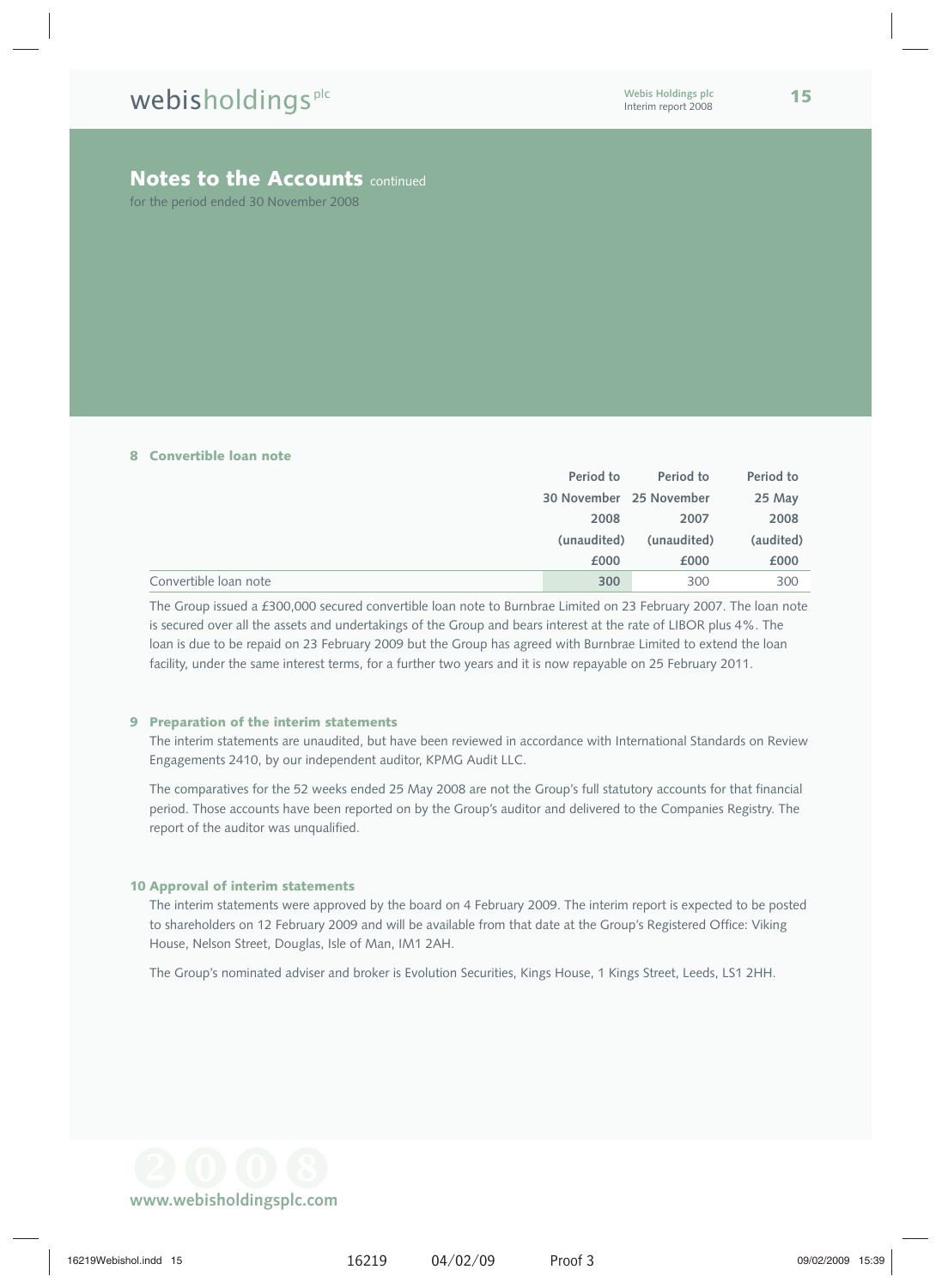